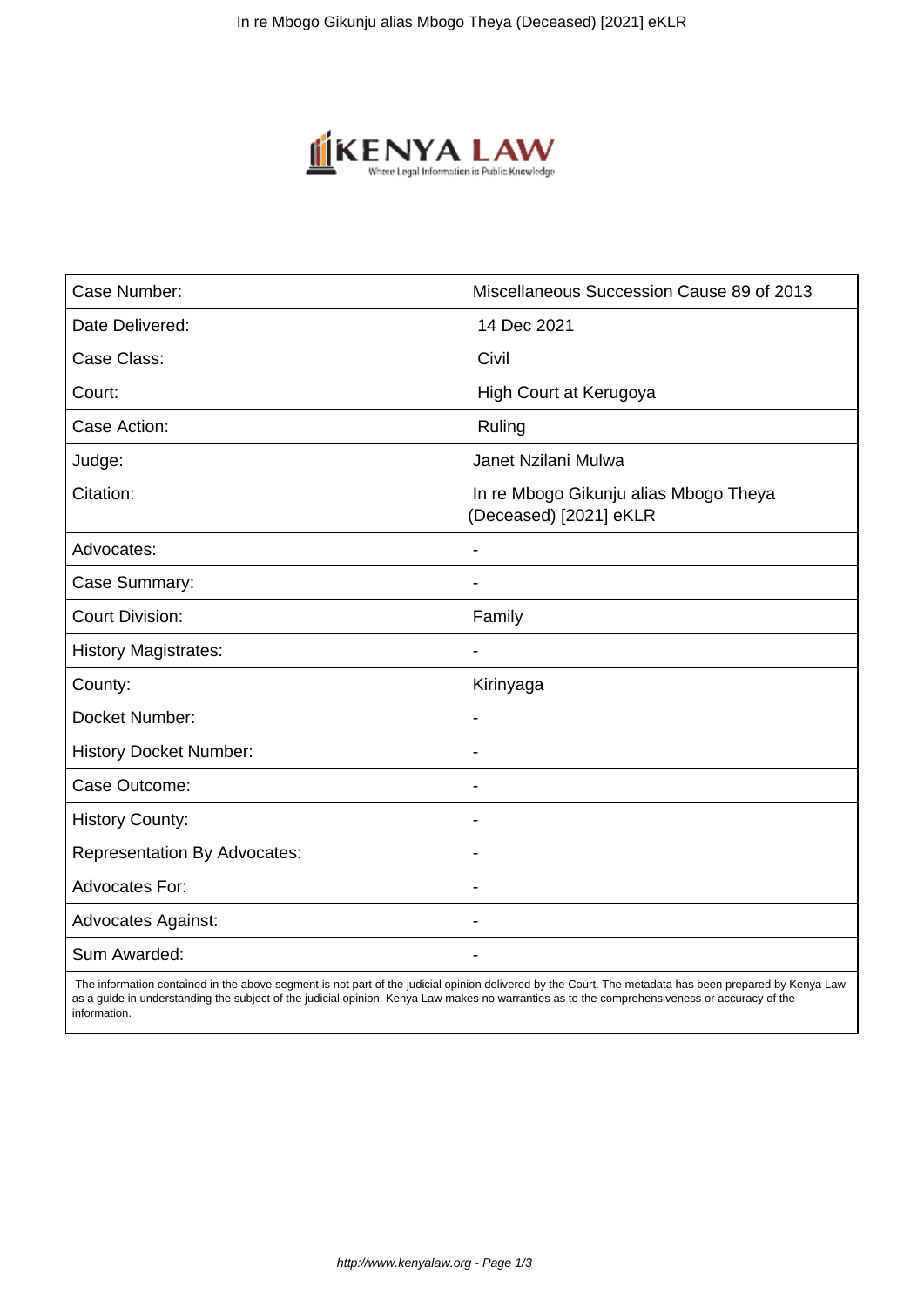#### **REPUBLIC OF KENHYA**

## **IN THE HIGH COURT OF KENYA AT KERUGOYA**

#### **MISC. SUCCESSION CAUSE NO. 89 OF 2013**

## **MBOGO GIKUNJU alias MBOGO THEYA-DECEASED**

#### **NELSON GACHOKI MURAGE alias**

**GACHOKI MURAGE.................................................................................APPLICANT**

**STEPHEN MWANGI MURIITHI.................................1ST RESPONDENT**

**NELSON DOUGLAS KABUI..........................................2ND RESPONDENT**

**VERSUS**

# **STANLEY MIGWI NJOROGE.............DEFENDANT(DECEASED)**

**ESTHER WAMBAIRE....................................INTENDED SUBSTITUTE**

## **RULING**

1. On 17<sup>th</sup> December, 2019, the court was informed by the Applicant's Advocates that one of the Applicants was deceased, and sought time to apply for substitution of the deceased Applicant. The Respondents were aware of the death. The court allowed the Applicant to move and substitute the dead party and gave a mention date to confirm the substitution on the  $24<sup>th</sup>$  March, 2020.

2. On 3<sup>rd</sup> February, 2021, Ms. Wambui Advocate for the Applicants appeared before me, but the Respondents did not despite having been served with a notice for mention. She sought orders on the **Application dated 26th July, 2020** supposedly for the substitution of the deceased party upon which I gave a ruling date for the application.

3. I have perused the court file keenly. I am unable to trace the said application dated 26/7/2020 nor any responses by the respondents. In the premises, I opine that the best way out is for the Applicants to provide the court with a stamped copy and the payment receipt of court fees and all responses if any, to enable it to give a further hearing date for the said application and or an order of substitution if it was ever made by the court.

# **DATED AND SIGNED THIS DAY OF 2021**

**J. N. MULWA**

# **JUDGE**

# **DATED AND DELIVERED AT KERUGOYA THIS 14TH DAY OF DECEMBER 2021**

#### **R. MWONGO**

**JUDGE** Creative<br>Commons While the design, structure and metadata of the Case Search database are licensed by Kenya Law under a Creative Commons